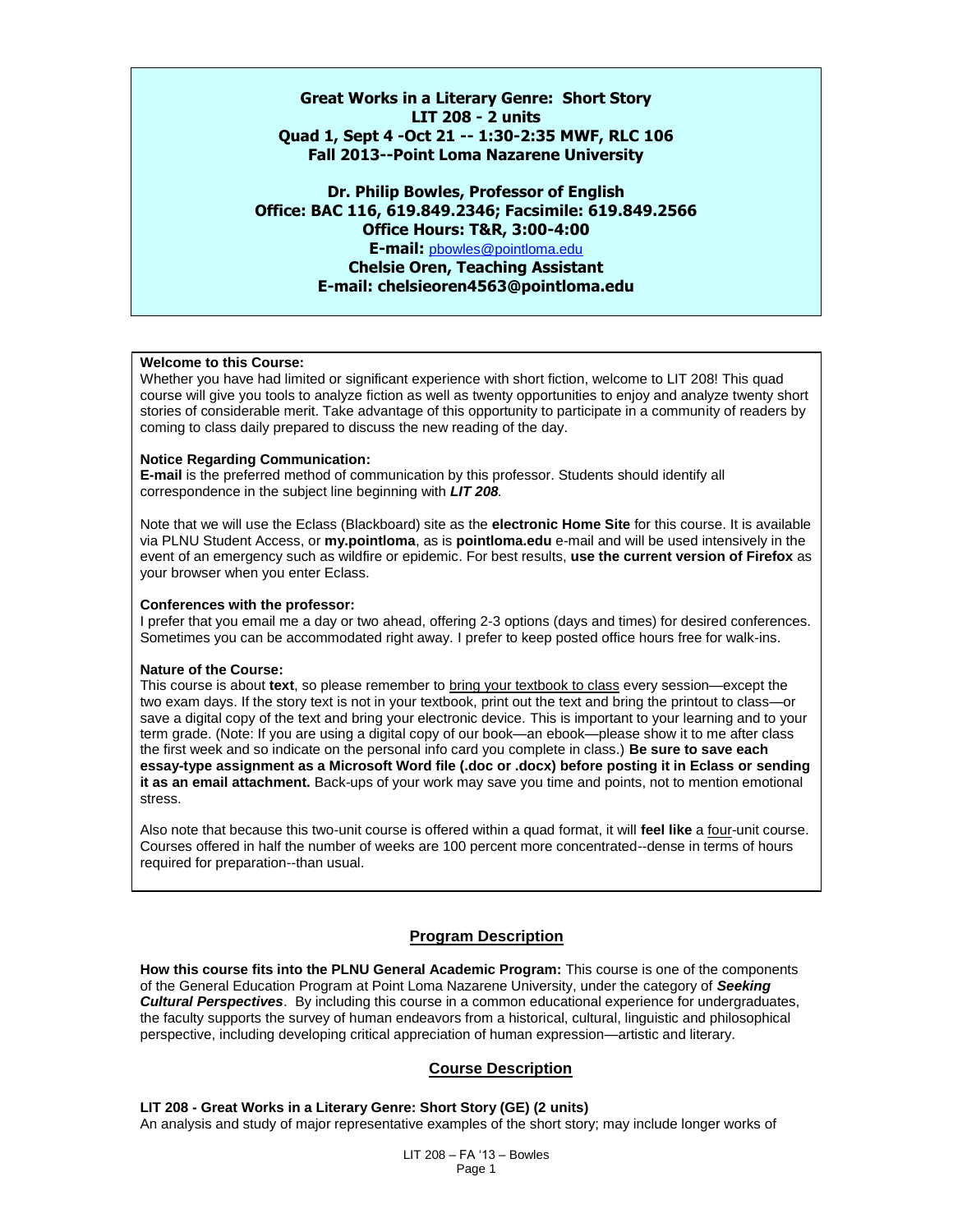fiction. Offered on a Quad basis. Prerequisite(s): Successful completion of the College Composition requirement (5 units).

### **Course Learning Outcomes**

PLNU literature professors have agreed to the following learning outcomes they think are important for you to accomplish in this course and recommend that you adopt them as your own:

*Students in LIT 208 will be able to*

- 1. Closely read and critically analyze texts in their original languages and/or in translation
- 2. Recall, identify, and use fundamental concepts of literary study to read and discuss texts:
	- a. Standard literary terminology
	- b. Modes/genres of literature
	- c. Elements of literary genres
	- d. Literary periods (dates, writers, characteristics, and important developments)
	- e. Extra-literary research
- 3. Connect the works with their own lives and with the social, cultural, and historical contexts of the works and their authors.

| <b>Student Learning Outcomes</b>                                                                     | <b>Means of</b><br>Assessment:                                                                                                   |                                             |
|------------------------------------------------------------------------------------------------------|----------------------------------------------------------------------------------------------------------------------------------|---------------------------------------------|
| <b>General Education</b>                                                                             | Course: LIT 208                                                                                                                  | <b>LIT 208</b>                              |
| Demonstrate effective written and<br>oral communication skills, both as<br>individuals and in groups | Closely read and critically analyze texts<br>.                                                                                   | <b>Class Discussion</b><br>Lead Team        |
| Use  skills of logic to address                                                                      |                                                                                                                                  | Exams                                       |
| questions and solve problems                                                                         |                                                                                                                                  | Journals, Essays                            |
| Demonstrate the effective and<br>responsible use of information                                      | Recall, identify, and use fundamental<br>concepts of literary study to read and                                                  | <b>Class Discussion</b>                     |
| from a variety of sources                                                                            | discuss texts                                                                                                                    | <b>Lead Team</b>                            |
|                                                                                                      |                                                                                                                                  | Quizzes                                     |
|                                                                                                      |                                                                                                                                  | Exams                                       |
|                                                                                                      |                                                                                                                                  | Journals, Essays<br><b>Class Discussion</b> |
| Demonstrate a respect for the<br>relationships within and across<br>diverse communities              | Connect the works with (students') own<br>lives and with the social, cultural, and<br>historical contexts of the works and their | Lead Team                                   |
|                                                                                                      | authors                                                                                                                          | Exams                                       |
| Examine the complexity o f<br>systems in the light of the                                            |                                                                                                                                  | Essays                                      |
| reconciling work of God in Christ                                                                    |                                                                                                                                  |                                             |
|                                                                                                      |                                                                                                                                  | <b>Reflective Writings</b>                  |
|                                                                                                      |                                                                                                                                  | <b>Discussion Board</b>                     |

### **Course Guidelines**

Students who want to excel in their understanding of the subject matter and in the professor's evaluation of their progress should attend to the following hints:

1. It is assumed that each student will function as an **active learner**. Such a label requires that the student be fully immersed in the leadership, the reading, the discussion, and the writing in response to the stories. Nothing short of full student responsibility to be prepared for class—having **read** the stories and having **thought** and **written** about them and their significance—is adequate. And on a more mundane level, nothing less than this will result in your money's worth for the course experience. I am in charge of directing classroom interaction and e-class participation; therefore, from this point of view I am interested that you be informed, thoughtful participants. But I do not intend to lecture the entire period day after day—rather, I expect students to contribute thoughtfully to the discussion. Students should also develop a **social sensitivity** as to how far to push a point in class or how long (or how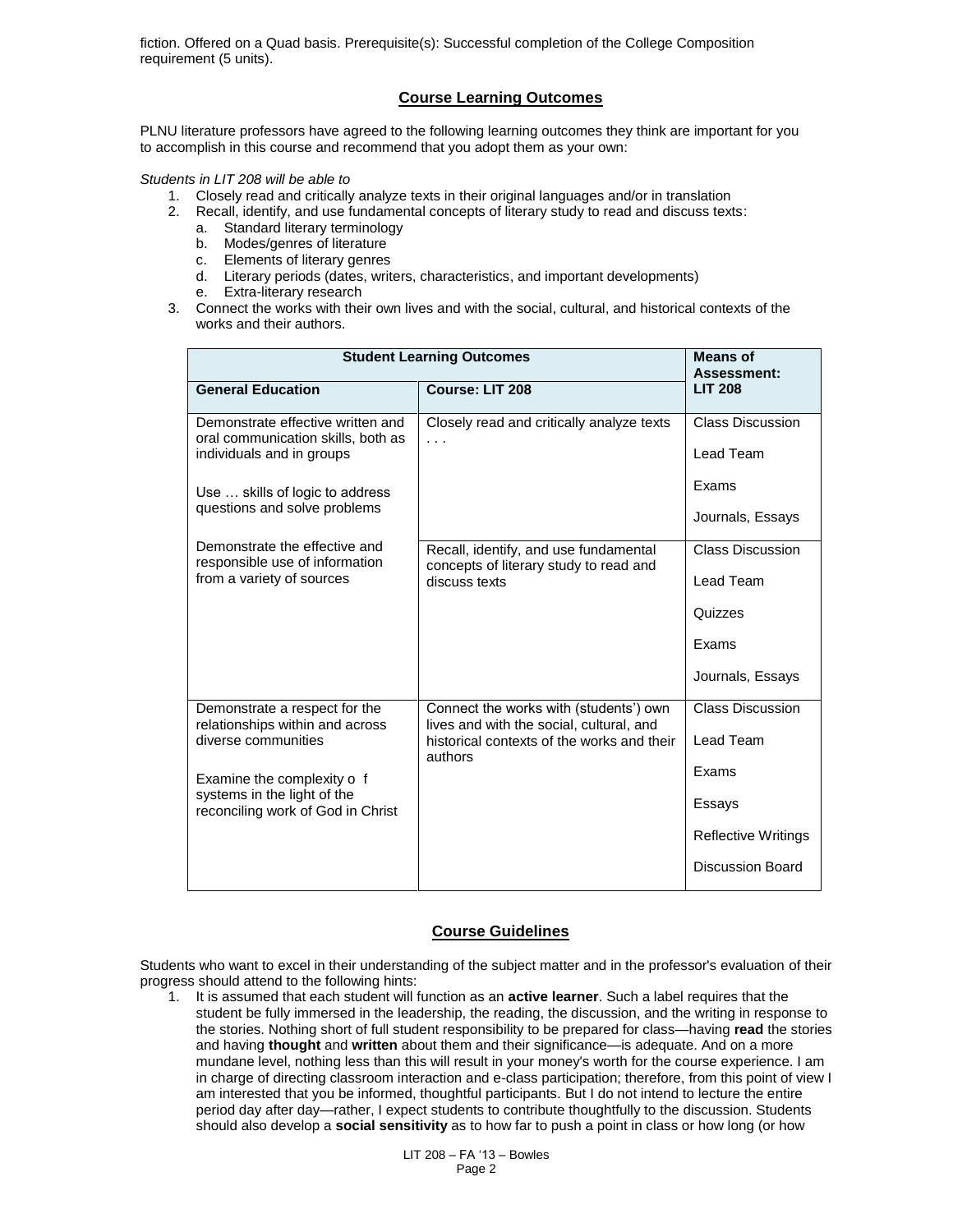many times) to speak, given the size and diversity of class membership as well as the planned schedule. The ideal in a large class is to speak to the point occasionally, briefly, and with depth of analysis

- 2. **Being in Charge of Your Progress and of Course Materials; Using Errors as Opportunities to Improve:** Keep your own record of assignments and scores. You can calculate your grade at any point in the semester using the values offered below. Do not throw away any course materials until you have received the final course grade and are satisfied with its accuracy. During this semester, keep all hardcopy course materials organized in a loose-leaf binder. Keep a back-up (cyber?) copy of everything you submit for credit. (For the professor, flash drives serve this purpose.) Learn from your mistakes early on. Your responses to assignments need not be perfect, but it is important that you study those mistakes, go to the trouble to correct and understand them, and avoid making them repeatedly. This is where perhaps the most important learning takes place. (In the past, students who monitored their learning between the two essays tended to show the most improvement.)
- 3. Although the **time commitment** outside class will vary sharply from student to student, depending on the speed of reading, prior experience with fiction, and ease of comprehension, most people have to read for at least 1.5 hours and study and write for another half hour to prepare thoroughly for each class session. In addition to reading time for up to forty pages of text per session, you will need to spend a bit of time thinking and writing about that reading and about upcoming writing assignments. Some students will also need to spend time memorizing **key terms and concepts** for talking about stories, as well (see the textbook glossary). I hope that everybody entering this course has developed skills at **marking up a text** for analysis—a practice absolutely necessary for successful analysis of any text. (If you sell your books to others, you may prefer to take notes [with page references] instead.) Remember that the key to success is not only how much time you spend on a course, but also how careful, thorough, and deep your **thinking** during that period of study and beyond. Furthermore, if you have done your reading and deep thinking for each story/author/period—and have taken notes on the key elements **all along the way,** conducting serious weekly reviews as you go—you should not have a great deal of studying to do for the examinations. Please remember to read and study the **biographical introduction** to each author, plus any **ancillary** materials found in the textbook or posted for you in Eclass (see syllabus schedule of assignments).
- 4. In the event of an **epidemic or other natural disaster** (such as the San Diego wildfires that caused the cancelation of classes four years ago) we will initiate additional on-line opportunities such as discussion board prompts and will implement group instant messaging (chat rooms) as an alternative to class discussion (subject to the directives of the PLNU administration). Be prepared to rely heavily on this electronic platform in such a situation.
- 5. It is the student's responsibility to check her/his **pointloma.edu e-mail account** daily. New postings in **e-class** will be announced via e-mail. It is also the student's responsibility to give the professor a telephone number where he/she can be reached—and where a voicemail message can be left for quick retrieval. **Mobile phones** are preferred.
- 6. **Peers Helping Each Other**: Cultivate a genuine concern for your fellow students, *learning—and using—the names of members of the class during the first two weeks*. (See Eclass for the class roster and email options. This attitude of concern will encourage others and, in the long run, it will help you, too. Many real-world job tasks require cooperation among individuals. Several heads studying collaboratively are often better than one, and each person brings different strengths to cooperative work. When you have to be absent, bother to find out *before the next class* what you missed in order to return to class fully prepared. To do this, I recommend sharing e-mail addresses and phone numbers with at least two peers and setting up a system of support for fellow students when they need to be away. A reciprocal agreement between peers may include automatically providing a photo or cyber copy of one's class notes to the absent peer. The professor will also make an effort to post class materials (traditionally distributed in class) on the Eclass site. If a handout has not been posted, please send an email message asking for the posting.
- 7. **Discussion Board and Quizzes:** Two isolated paragraphs that fit into the class's threaded discussion board found in E-class will usually be due beginning at 11:00 PM on the day before the discussion on the focal stories (see course schedule and see Eclass announcements). Discussion board prompts (and quizzes) will normally be available 36 hours or more before they are due. Students (1) should comment insightfully (perhaps with specific evidence—quoted or summarized) in one paragraph on one of the original prompts, offering new insight, and (2) should reply in one paragraph to a peer's earlier response by giving a new reason for agreement or by challenging the peer's comment, accompanied by a brief explanation. **Quizzes** will sometimes be a mixture of questions on what is currently due and what was covered earlier in the course—with emphasis on the new material. Most quizzes are on line, with a time limit. Most quiz questions will be of three types: True-false; multiple choice; and multiple answer (be careful). Occasionally a short-answer or short essay question will appear. Most on-line quiz items will be evaluated automatically. The professor occasionally administers a 5-minute pop in class. These are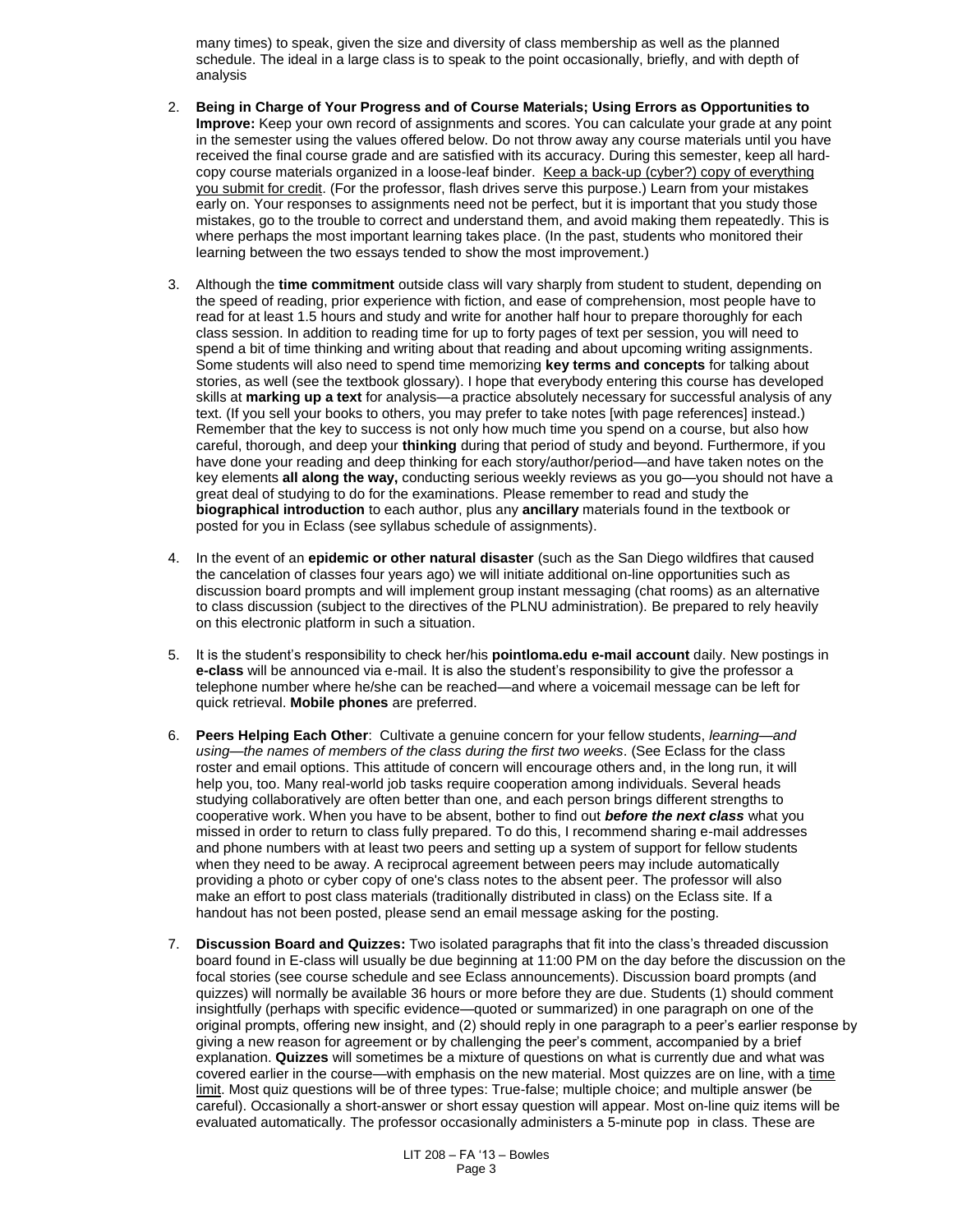usually of the short answer or brief discussion varieties. Sometimes Lead Teams ask students to answer a question in writing before they begin their discussion of a story. Credit for these **reflections** will be awarded by the Lead Team.

- 8. **Thesis-based Essays:** A short essay should be prepared for each scheduled due date and should address the question proposed by way of the preceding Journal entry.
	- Where: post via Course Assignments (look for the appropriate prompt)
	- Format: double-spaced paragraphs (12-point Times New Roman font), with one-inch margins all around
	- Length: from 400 to 500 words (composed in Microsoft Word)
	- Rubric scoring: scores on logs may be challenged via e-mail to the professor no earlier than 24 hours after the log is returned and not more than one week afterward. Challenges need to include a pasted-in cyber-copy of the essay file, along with a cogent argument to support your rationale for more points
	- You are encouraged to keep a back-up copy of each text you submit.

One purpose behind the log assignments is to prepare you for the big explication or analysis essay assignment. The more deeply you think about your reading, the more effective your use of the literary concepts and vocabulary, and the better your use of the Frames of Analysis, the better prepared you are to discuss your fiction reading over your lifespan. (We literature faculty hope you are or will become lifelong readers of good fiction.)

9. **Submission, Evaluation and Return:** It is our goal to post assignment results one week after their submission date. Exams and essays may take a bit longer. Discussion Board entries and Reflective writings may be evaluated by my teaching assistant.

The lowest essay score, the lowest quiz and the lowest reflective writing and the lowest discussionboard scores will be dropped at semester's end. **No** quiz, journal, discussion board or essay **makeups** will be allowed except in cases of extreme emergency or persistent official university business. Do not ask for concessions unless you have a good attendance record up to that point and your emergency, involving more than one class session, is sufficiently documented. The demands of reading and responding to student writing and the clerical work that make-ups and late submissions require are prohibitive. Please do not ask to turn in any **late** assignments except in rare cases of documented illness, university business or death in the family. "Dropping lowest scores" in several assignment categories is a practice meant to avoid dealing with make-ups. If you have a single zero in a category for any reason, please consider that your lowest score; this way, you will not need to pursue a make-up with the professor.

Although you are encouraged to collaborate with classmates on your homework, make certain that the **wording** on all of your individual writing is **unique**; that is, you must prove in this way that you bothered to reinvent an idea in your own way. Such practice ensures against suspicions that you have plagiarized somebody else's ideas and/or words.

10. **Special Leadership** (c. 30-40 minutes of in-class time; negotiable, depending on the day's agenda)**:** Although all students are expected to be prepared to speak with informed authority in every class session, students named for certain class periods will be expected to bring prepared, competent leadership to class discussion on their specified days. Student leaders should share their insights and should respond to the professor's questions on those days, having studied supplemental information on the short story and, to some degree, on the writer and chronological period or tradition in which the writer worked. Leadership teams are encouraged to use audio-visual aids and to consult outside sources—but not to lose sight of the fact that guided class discussion on the text is the heart and soul of class interaction on any story. It is important for students to meet with their lead groups and work together in the classroom on their presentation day. It will be difficult for a student who is absent from Lead Team prep meetings or the presentation day to negotiate make-up options. Lead Teams should always discuss their story in terms of their weekly (chapter) theme—and those of previous weeks (and using more literary tools, if they are able.

> **Seven days** before presentation day, group members should read the story, envision options for presentation and discussion, and meet together to discuss their story. Leaders should have read the story before the first planning session. One member should ask in person or via email for a time with the professor one week before the meeting needs to occur. (Mondays after class tend to work better than Wednesdays and Fridays.) Each Lead Team should make an appointment (usually requiring ten minutes) to present their plan.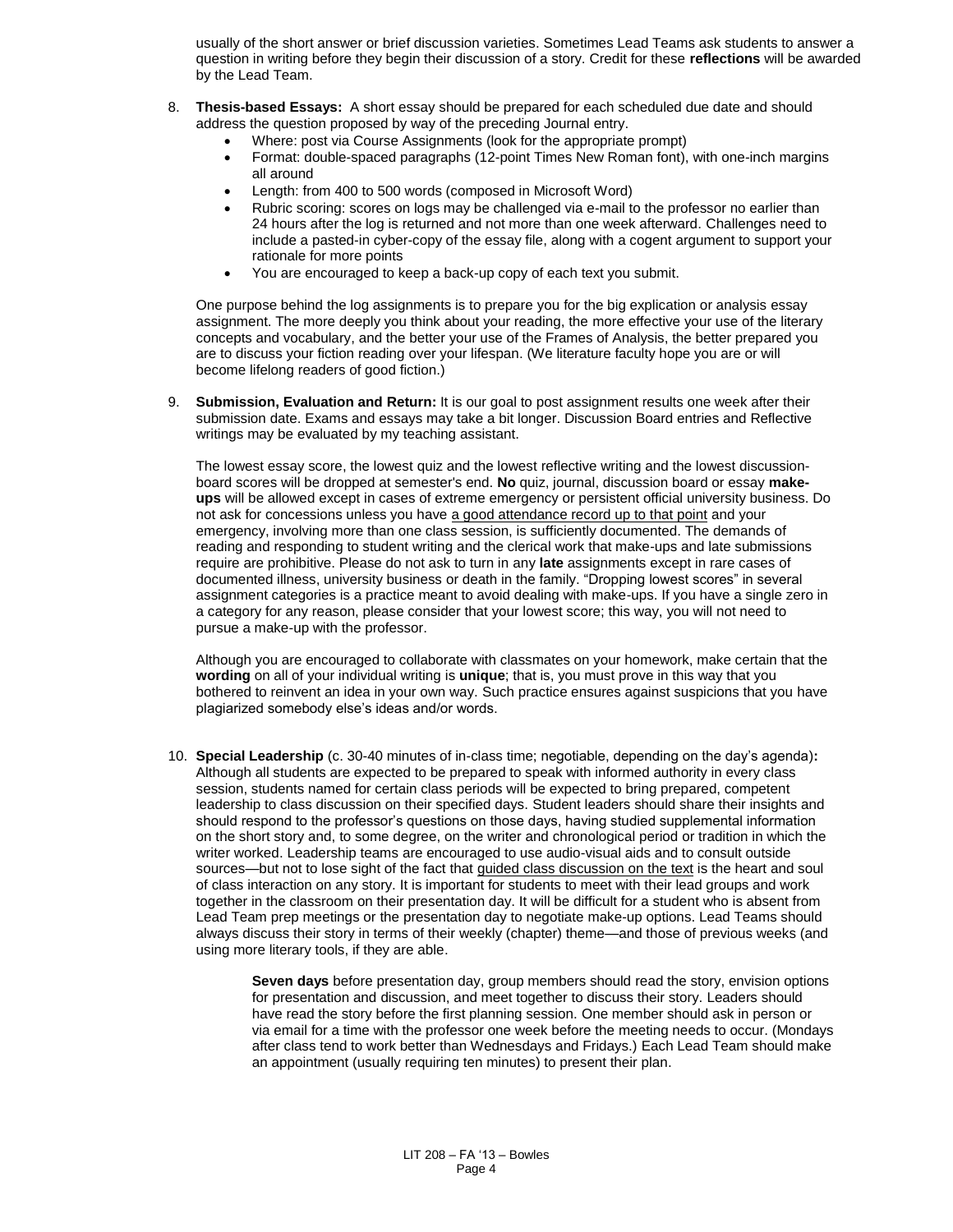**Four or five days** before the Lead Team's day in class, they should meet with the professor to present a plan of action and discussion options. *At this point all group members should agree on a good option or two of how they want to approach the story in class.*

**All of the Lead Team's supplementary documents and links** should be posted as a response to the professor's Lead Team PREP prompt in the Eclass Wiki site--twenty-four hours or more before their presentation day in class. The subject line of a posting should read PREP Lead on [Title of Short Story]. To receive feedback from the professor, any PowerPoint files that he has not seen should be emailed to him as attached files. A team member should post via Discussion Board at least twenty-four hours ahead, c. 10 questions for class members to consider as they prepare for class.

*Within twenty-four hours following* the team-led session, one of the Lead Teammembers must also provide in the Team Wiki a well-formatted, reader-friendly **electronic copy of their discussion notes** from the leadership session in class, covering matters not included on previous postings. (Drafts of these notes may be created during full-class discussion. These postings by Lead Teams will help students to follow up studies as they prepare for exams or for drafts of logs or essays. Links to the PowerPoint or Prezi used in class should be included. (Preparation, execution in class, and follow-up postings: 40 points)

*Within three days following* the focal class session, group members are required to detail in a response to a Journal Prompt (please see Eclass) for the professor's eyes only (with subject line Self/Team Evaluation on [Title of Short Story here]. Individuals' preparation, their roles in the class session, and those of their peers should be included. This open-ended assignment should be 75-150 words long. (10 points)

11. **Exams** and quizzes may be cumulative and will be based on material and skills covered in class, on the assigned textbook, handouts, and e-class readings, and on lead-team materials. You should expect up to twenty-five percent of exam questions to be on elements of the reading never mentioned in class. Whole stories are sometimes not discussed in class; nevertheless, you are responsible for them on quizzes and exams unless you are told otherwise. Exam make-ups and early exams are difficult to negotiate, especially in light of their long-term published dates. Last-minute emergencies should be called in to the professor's office or sent via e-mail before test time. You may be required to document sickness, death in the family, or university business. One goal of exams and quizzes will be to integrate the more technical schemata (elements of fiction, and more) about short stories such as character, setting and symbol, with general student comprehension, including explicit representations of these elements in the quiz/exam responses. Another goal will be to identify the importance behind a particular passage, a character's action or words spoken or the relationship between the author's stylistic choice (for example) and the overall impact or message of the story. Still another will be to discuss stories in terms of the Frames of Analysis. Up to half of each exam is composed of quotation identification: author, title, character, theme, interpretation of meaning, etc. Exams taken in class are usually a combination of paragraph-long discussion, and Scantron-formatted true/false and multiple choice. **Quizzes** are posted on line with day and hour limits. Question types in quizzes are multiple choice, true-false, multiple answer, short answer (fill-in-the-blank) and essay.

**Final Exams** are the culminating learning event in a course, and they are scheduled to take into account all the different courses and departments across the university. The exam schedule varies from year to year. The final examination schedule is posted on the Class Schedules site. You are expected to arrange your personal affairs to fit the examination schedule. In the rare case that you may be scheduled for more than three (3) final examinations on the same day, you may work out an alternate time for one of your exams with your professors. This is the only university-sanctioned reason for taking a final exam at a time other than the officially scheduled time for the exam. Please confirm your final examination schedule the first week of classes, and schedule those exam times into your daily planners and calendars now. If you find that your final exam schedule is the one described just above, please meet with your professors as soon as possible so that they may help you to make alternative arrangements for taking your exams. Department chairs/school deans and college deans need not be involved in the process of making this accommodation.

The PLNU dean of administration has suggested that a Quad 1 final exam schedule is in the works, but until one is published on the academic portion of the PLNU website, Quad 1 exams will be held on the last regular day of classes in Quad 1.

*The published time for the final examination is one of the considerations when enrolling for a course. Students are expected to arrange their personal affairs to fit the examination schedule.*

12. **Academic Accommodations**: While all students are expected to meet the minimum academic standards for completion of this course as established by the instructor, students with disabilities may require academic accommodations. At Point Loma Nazarene University, students requesting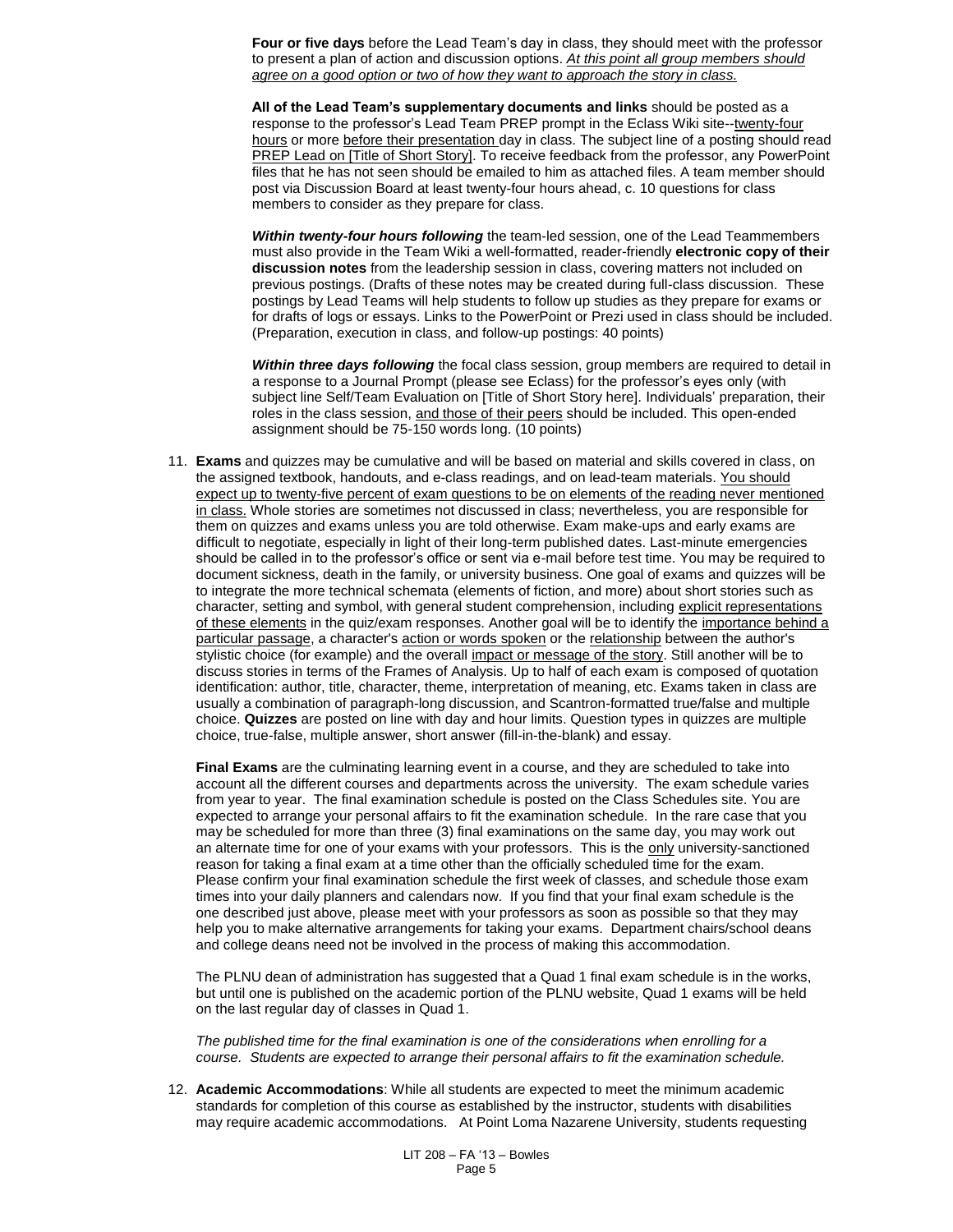academic accommodations must file documentation with the Disability Resource Center (DRC), located in the Academic Support Center of the Bond Academic Center. Once the student files documentation, the Disability Resource Center will contact the student's instructors and provide written recommendations for reasonable and appropriate accommodations to meet the individual learning needs of the student. This policy assists the University in its commitment to full compliance with Section 504 of the Rehabilitation Act of 1973, the Americans with Disabilities (ADA) Act of 1990, and ADA Amendments Act of 2008, all of which prohibit discrimination against students with disabilities and guarantee all qualified students equal access to and benefits of PLNU programs and activities.

- 13. **FERPA (RE. PRIVACY):** In compliance with federal law, neither PLNU student ID nor social security number should be used in publically posted grades or returned sets of assignments without student written permission. This class will meet the federal requirements by (each faculty member choose one strategy to use: **distributing all grades and papers individually**; requesting and filing written student permission; or assigning each student a unique class ID number not identifiable on the alphabetic roster.) Also in compliance with FERPA, you will be the only person given information about your progress in this class unless you have designated others to receive it in the "Information Release" section of the student portal. See Policy Statements in the undergrad student catalog.
- 14. **Mini-Lectures** of 10-20 minutes may address new material read for the day, may follow up on material addressed in the previous session, or may introduce collateral material that enriches the class's discussion. Lecture material not included in the textbook or handouts should be recorded in careful student **note-taking** for future reference. Any reports to the entire class from **student leaders** should be recorded in the appropriate Wiki in note form and studied as well. (Students all too often fail to take notes during these professor- or student-led contributions.) On occasion individuals and groups are asked to report back to the class on their findings regarding a question that surfaces in class discussion. Such reports are also worth recording in student notes.
- 15. In preparing for each class session, be sure to **read** all the **incidental sections, posted readings in e-class,** as well as the short stories themselves. The introductory, historical, biographical and critical segments appearing with the stories **and** in e-class round out our associated knowledge of the genre, the work, and its author, helping the student to see a human face behind each story. *While it is true that the stories themselves are the most important items, the presentation of academic literary terminology, biographical-historical information on the authors and their works, and the explanation of ways to analyze stories are essential to learning how to participate in the culture of literary studies*.
- 16. **Participation in class discussion** is important to the success of this course. I am asking every individual to prepare for class in such a way that she/he can contribute significantly to each session. Merely speaking is not enough: The depth of observation and analysis behind each contribution is also important. I will be keeping track. If you are prepared for discussion, you will be part of the success of our collective experience. I will post my evaluation four times during the semester via e-class, and I will also ask you to detail a brief **reflective report about the quantity and quality** of your participation (outside your Lead Team work).
- 17. **Academic Honesty.** The Point Loma Nazarene University community holds the highest standards of honesty and integrity in all aspects of university life. Any violation of the university's commitment is a serious affront to the very nature of Point Loma's mission and purpose. Violations of academic honesty include cheating, plagiarism, falsification, aiding academic dishonesty, and malicious interference.

*Cheating* is the use of unauthorized assistance that results in an unfair advantage over other students. It includes but is not limited to: Bringing and/or using unauthorized notes, technology or other study aids during an examination; looking at other students' work during an exam or in an assignment where collaboration is not allowed; attempting to communicate with other students in order to get help during an exam or in an assignment where collaboration is not allowed; obtaining an examination prior to its administration; allowing another person to do one's work and submitting it as one's own; submitting work done in one class for credit in another without the instructor's permission.

*Plagiarism* is the use of an idea, phrase or other materials from a source without proper acknowledgment of that source. It includes but is not limited to: The use of an idea, phrase, or other materials from a source without proper acknowledgment of that specific source in a work for which the student claims authorship; the misrepresentation and/or use of sources used in a work for which the student claims authorship; the use of papers purchased online as all or part of an assignment for which the student claims authorship; submitting written work, such as laboratory reports, computer programs, or papers, which have been copied from the work of other students, with or without their knowledge and consent.

*Falsification* is the alteration of information or forging of signatures on academic forms or documents. It includes but is not limited to: using improper methods of collecting or generating data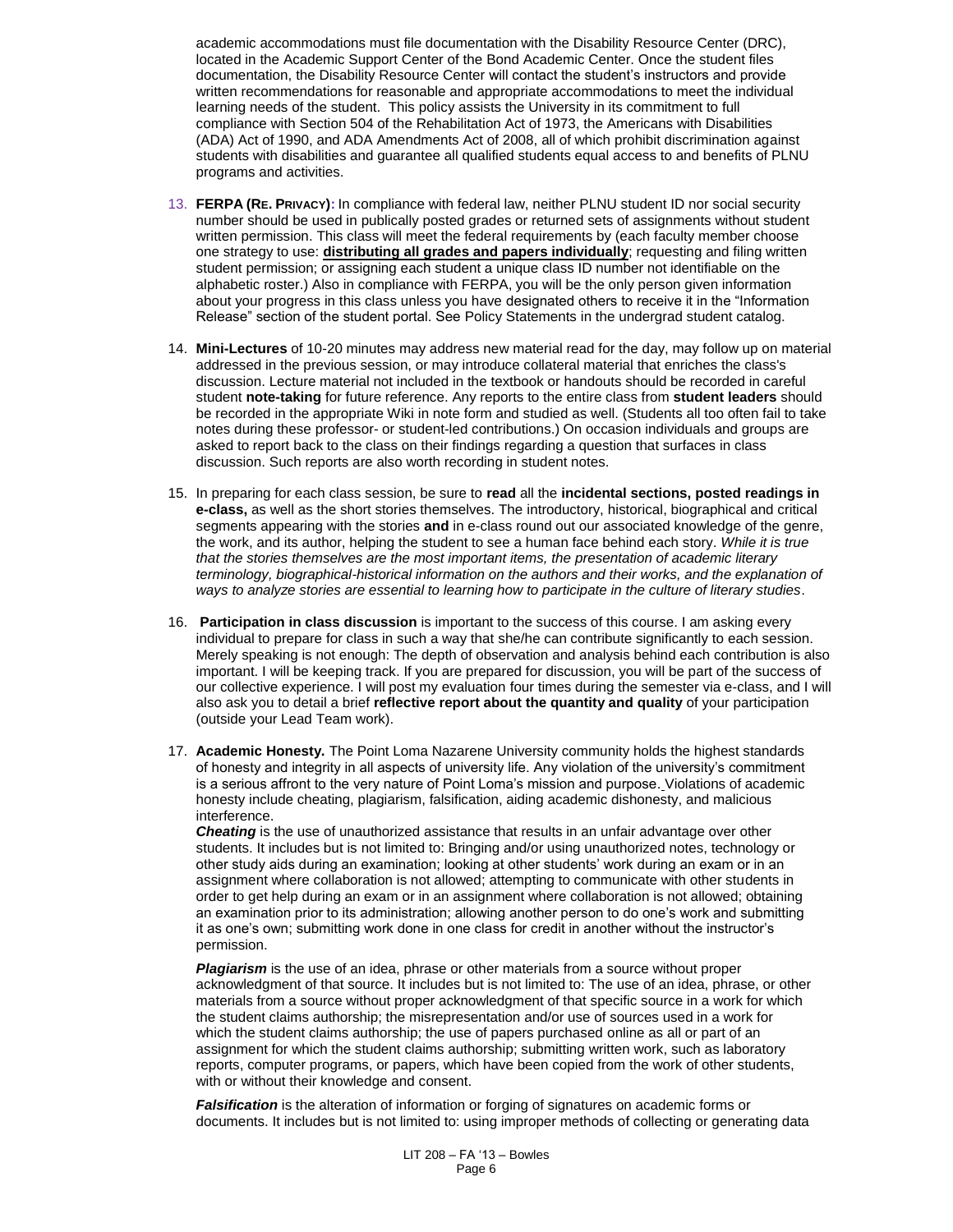and presenting them as legitimate; altering graded work and submitting it for re-grading; falsifying information on official academic documents such as drop/add forms, incomplete forms, petitions, recommendations, letters of permission, transcripts or any other university document; misrepresenting oneself or one's status in the university.

*Aiding academic dishonesty* is assisting another person in violating the standards of academic honesty. It includes but is not limited to: Allowing other students to look at one's own work during an exam or in an assignment where collaboration is not allowed; providing information, material, or assistance to another person knowing that it may be used in violation of academic honesty policies; providing false information in connection with any academic honesty inquiry.

*Malicious intent* is misuse of academic resources or interference with the legitimate academic work of other students. It includes but is not limited to: removing books, journals or pages of these from the library without formal checkout; hiding library materials; refusing to return reserve readings to the library; damaging or destroying the projects, lab or studio work or other academic product of fellow students.

A student remains responsible for the academic honesty of work submitted in PLNU courses and the consequences of academic dishonesty beyond receipt of the final grade in the class and beyond the awarding of the diploma. Ignorance of these catalog policies will not be considered a valid excuse or defense. Students may not withdraw from a course as a response to a consequence.

### **Response Procedure**

The following response procedure is recommended to faculty who discover a violation of academic honesty:

- 1. Fact-finding: The faculty member should attempt to speak or otherwise communicate informally with the student as a first step.
- 2. Communication of Consequence: Once the violation is discovered, the instructor should send a written communication to the student regarding the incident and the consequences. Instructors can give students an "F" on a specific assignment or an "F" in the course as a consequence of violations of academic honesty.
- 3. Internal Communication: The instructor should send a report of the incident to the department chair or school dean, the college dean, the Vice President for Student Development and the Vice Provost for Academic Administration. The report should include a description of the violation, the action taken, and evidence of the violation. The offical record of the incident is maintained by the Office of the Vice President for Student Development.
- 4. Further action: Prior instances of misconduct under this or other student conduct policies should be considered in determining disciplinary action for a present violation. As the Vice President for Student Development and the appropriate college dean consult, if additional action seems necessary it would be taken after consultation with the reporting instructor and communicated in writing to the student. Depending upon the seriousness of the incident or pattern of incidents, further actions can include probation, suspension or expulsion.

### **Appeal Procedure**

The following appeal procedure should be used by a student who wishes to appeal consequences associated with a finding of academic dishonesty:

- 1. Instructor: The student should present a written appeal of the penalty to the instructor involved. The instructor should respond in writing, with a copy of the response also sent to the department chair.
- 2. Department Chair or School Dean: In the event that satisfactory resolution to the appeal is not achieved between the student and the instructor, the student may submit the appeal in writing to the department chair or school dean, who will review the appeal and send a written ruling to the student and instructor.
- 3. College Dean: Student appeals not resolved at the departmental or school level should be taken to the appropriate college dean for review. The college dean will review the appeal and send a written ruling to the student, instructor and department chair or school dean.
- 4. Administrative Committee: Student appeals not resolved at the college dean level can be submitted to an administrative committee including an academic administrator of the student's choice, the Provost or a designee, the Vice Provost for Academic Administration, and the Vice-President for Student Development or a designee. The appeal decision reached by this committee is final.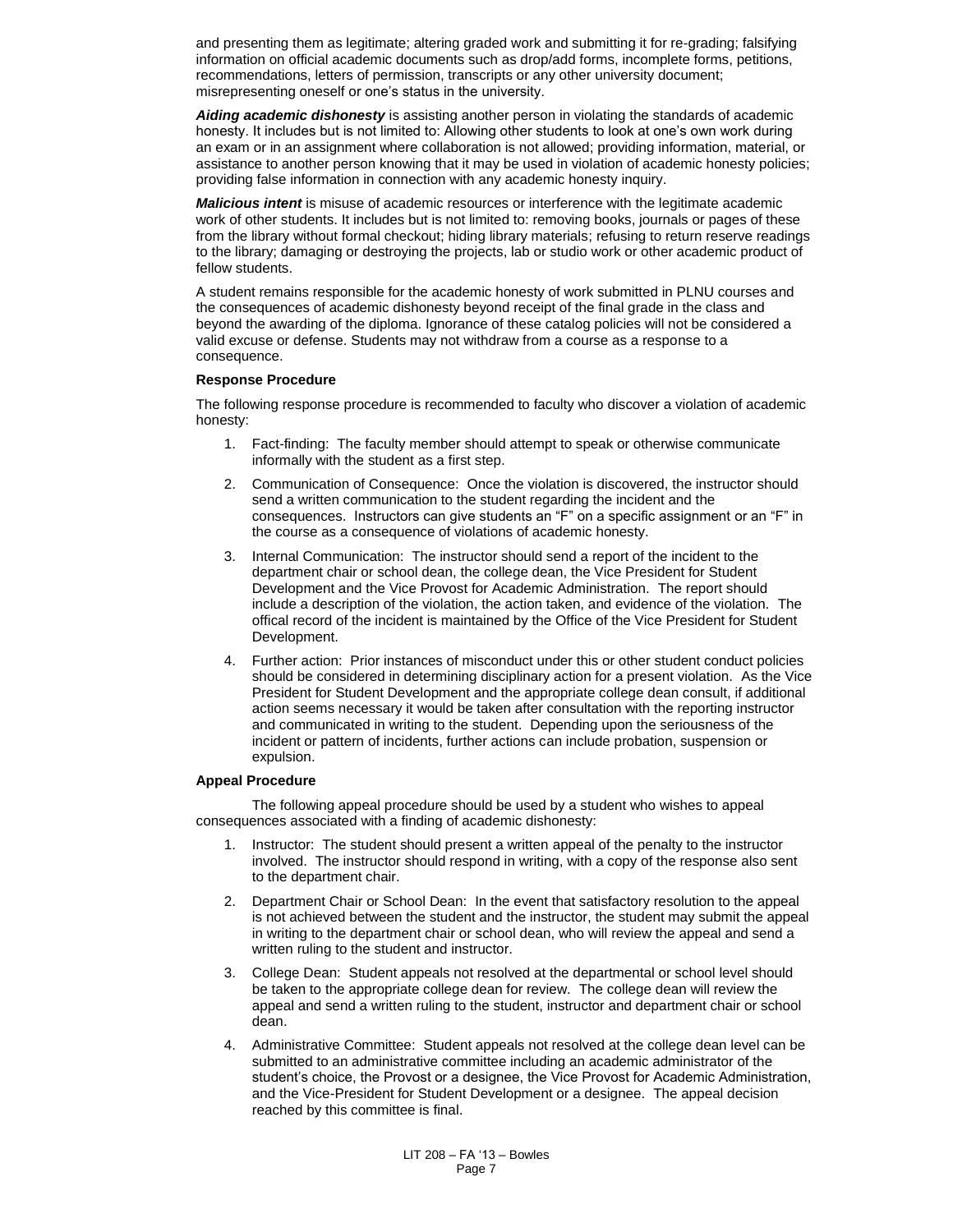[Revision based on review academic honesty policies at Purdue University, University of Notre Dame, Wheaton College, Azusa Pacific University and The University of Rochester. Definitions based on those at The University of Rochester and used by permission.] [http://catalog.pointloma.edu/content.php?catoid=8&navoid=864#Academic\\_Honesty](http://catalog.pointloma.edu/content.php?catoid=8&navoid=864#Academic_Honesty)

- 18. **LJML Academic Honesty Policy.** The LJML Department deems intellectual and academic integrity critical to academic success and personal development; therefore, any unethical practice will be detrimental to the student's academic record and moral character. Students who present the work of others as if it were their own commit plagiarism. Presenting another's work as one's own includes, but is not limited to, borrowing another student's work, buying a paper, and using the thoughts or ideas of others as one's own (using information in a paper without citation). Plagiarized work will result in a failing grade for the assignment and possibly for the course. In either event, a written report will be filed with the department chair and the area dean. The dean will review the report and submit it to the Provost and the Vice President for Student Development. It will then be placed in the student's academic file.
- 19. **Attendance:** Please read the Class Attendance section of your *PLNU Catalog,* carefully (see link above). If students miss more than 10% of class meetings (approx. 2 for a Quad MWF course), faculty members may file a written report which may result in de-enrollment from the course. If you miss more than 20% of class meetings (approx. 4 for a Quad MWF course), you may be deenrolled without notice. De-enrollment may have serious consequences on residence, athletic, and scholarship requirements; it may also necessitate a reduction or loss of financial aid.

Three times of arriving late or exiting class early will equal one absence. You should not depend on doctors' or deans' excuses to bail you out. The built-in allowances are there to cover such needs, so plan carefully and do not use up your allowed absences early in the quad. Please talk to me and e-mail me about extended illness, emergencies and absence for official university business. Students in traveling groups that **represent the university** should meet with the professor during the first week of classes to review the group's travel schedule and its impact in students in LIT 208.

- 20. **Public Discourse:** Much of the work we will do in this class is cooperative, by nature of the class discussions and general feedback given to written work and/projects; thus you should think of all your writing and speaking for and in class as generally public, not private, discourse. By continuing in this class, you acknowledge that your work will be viewed by others in the class. Thinking of our class work as public and shared also gives us the chance to treat one another with gentleness and compassion.
- 21. **Maintaining Your Own Class Schedule through Online Registration:** You will be responsible for maintaining your own class schedule. Should you need to drop this or any course, please remember to drop the course before the November 8 deadline for 15-week classes and September 27 for Quad 1 classes. If you need to drop a class, be sure to fill out and submit the official forms; simply ceasing to attend may result in a grade of F on your transcript.
- 22. **Posting of scores and grades:** The course grade postings will be kept in the Grade Center of Eclass. The mid-term grade is posted via Student Access (mypointloma.edu) much like at the end of the semester. Questions about the final course grade should be directed to the professor via email either during the fall term or within two weeks of the beginning of spring semester 2013.

**Borderline grades** are determined by a combination of class participation, attendance, and one's progress through the eight weeks of study. If you have a better-than-average attitude, steady participation in the day-to-day discussion as well as exemplary work in special leadership, no more than two absences, and you have not regressed in your grades through the weeks, you may expect to be bumped up a fraction of a point at semester's end. Please understand that your earlier grades in literature and your hard work in the course do not automatically earn an A grade. Likewise, the facts that the course is a sophomore 200-level course of only two units and that the course title has the word "short" in it do not make it a crib course. "A" grades typically go to those who do exceedingly well in every aspect of the course—to those whose participation in the course is above and beyond what is expected.

- 23. **Inclusive Language Policy:** Because the Literature, Journalism, and Modern Language department recognizes the power of language, all public language used in this course, including written and spoken discourse, will be inclusive. This standard is outlined by all major academic style guides, including MLA, APA, and Chicago, and is the norm in university-level work.
	- Information from the *MLA Handbook*: "Because good scholarship requires objectivity, careful writers of research papers avoid language that implies unsubstantiated or irrelevant generalizations about such personal qualities as age, economic class, ethnicity, sexual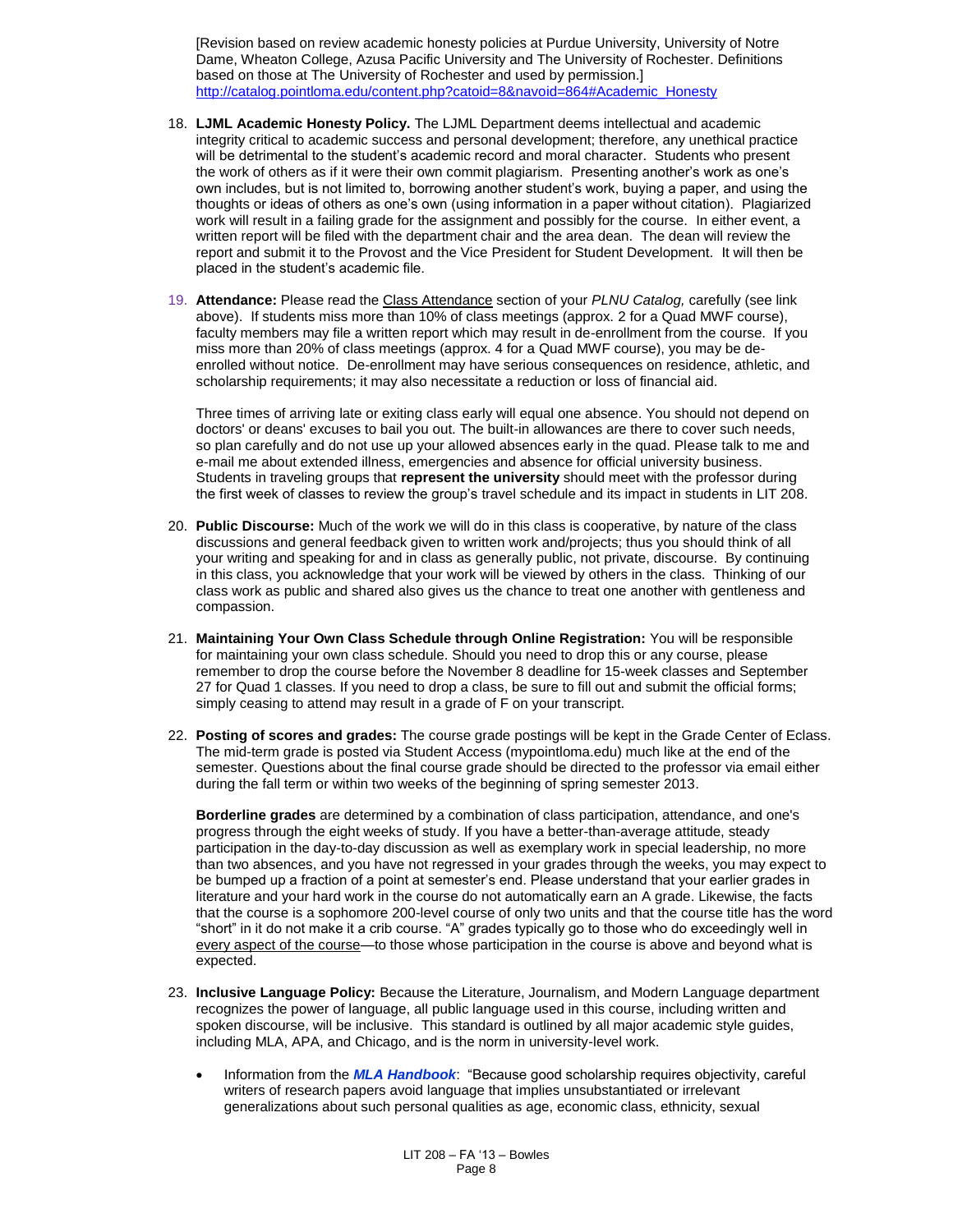orientation, political or religious beliefs, race, or sex." (MLA Handbook, Sections 1.10 and A.3 in the  $7<sup>th</sup>$  ed.)

- Information from the *Chicago Manual of Style*: "Biased Language—language that is either sexist or suggestive of other conscious or subconscious prejudices that are not central to the meaning of the work—distracts and may even offend readers, and in their eyes makes the works less credible." (Chicago Manual of Style, Section 5.203, p. 233 of the 15<sup>th</sup> ed.)
- *APA Manual*[: http://www.apastyle.org/](http://www.apastyle.org/)
- *Inclusive Language Handbook: A Practical Guide to Using Inclusive Language* by Don Thorsen & Vickie Becker, Wesleyan/Holiness Women Clergy: [http://www.whwomenclergy.org/booklets/inclusive\\_language.php](http://www.whwomenclergy.org/booklets/inclusive_language.php)

## 24. **Class Sessions, Preparation, Assignments, & Technology:**

- a. If you wish to use your laptop or similar device during class for taking notes and exploring links related to our in-class discussion, you need to declare this fact on the INFO CARD filled out during the first week of classes. If you are using an electronic reader (Kindle, Nook, etc.), please let me know and have no other "file" or site open on your device other than the class text/reading or related files and sites.
- b. All other electronics must be muted or turned off for the entire class period. *You should not send or receive text messages during this class*.
- c. Completion of all assignments is required, and passing the course will be difficult without doing so. Readings and written responses must be prepared in advance of the date scheduled/due and of sufficient length and quality to meet the assignment's requirements and intents. Missed work (quizzes and written responses) may be made up only in truly extenuating circumstances and only if you and I have had a conversation about your situation. No make-up work or routine extra credit will be assigned for missed work.
- d. Late assignments will not be accepted either in person, by delivery, or in my mailbox (unless you and I have communicated prior to the deadline about extenuating circumstances).
- e. It is your responsibility to see to it that I receive your work.
- f. Always keep multiple copies of data files (back-ups) on flash drives or other devices or hard copies of your work on hand. It is your responsibility to keep back-ups of your work. Technical emergencies do occur!
- g. Handwritten assignments are not acceptable (unless so specified or created in class).
- h. You may be requested to meet with the professor in his office if a need arises.
- 25. **Classroom Decorum:** Please manage your electronic devices appropriately and with consideration for others—see a & b just above. Please dress in appropriate academic attire out of consideration for others in our class. I do reserve the right to ask you to leave the classroom if I believe your attire to be offensive and/or an obstacle to a positive learning and teaching environment. Avoid all conversation during exams, avoid propping your forehead with your hand or wearing a baseball cap, unless the bill is turned backwards. Cover your answers during exams and do not appear to look at another student's work.
- 26. **Email & Eclass:** You are responsible for checking your *PLNU email account* and *Eclass* announcements regularly for electronic messages from me (and sometimes from your classmates). You are fully accountable for all course material, announcements, communications that are distributed via email and *Eclass*; and I will send messages only using these sites. Please let me know if you encounter any technical problems with these sites.
- 27. **Extenuating Situations & Grades:** No "Incomplete" grades will be assigned unless extenuating circumstances (e.g., death in the family, automobile accidents, hospitalization) develop. If you find yourself in such a situation, please contact me immediately. Also please submit any necessary and valid documents to help clarify and document your situation (e.g., doctor's letter on letterhead, funeral service program, police report, etc.). I am happy to help you in these difficult situations as best I can.

| Grading                         |                                                      |                           |  |  |  |  |  |
|---------------------------------|------------------------------------------------------|---------------------------|--|--|--|--|--|
| Assignments                     | Value                                                | <b>Your Points Earned</b> |  |  |  |  |  |
| <b>Class Discussion Credits</b> | 2 points each session<br>(reported 4 times)          |                           |  |  |  |  |  |
| 4 Discussion Boards             | 5 points each<br>(the lowest dropped at end of Quad) |                           |  |  |  |  |  |
| 3 In-Class Reflections          | 5 points each<br>(the lowest dropped)                |                           |  |  |  |  |  |
| 2 Essays                        | 50 points each<br>(the lowest dropped)               |                           |  |  |  |  |  |
| 2 Journal entries               | 5 points each                                        |                           |  |  |  |  |  |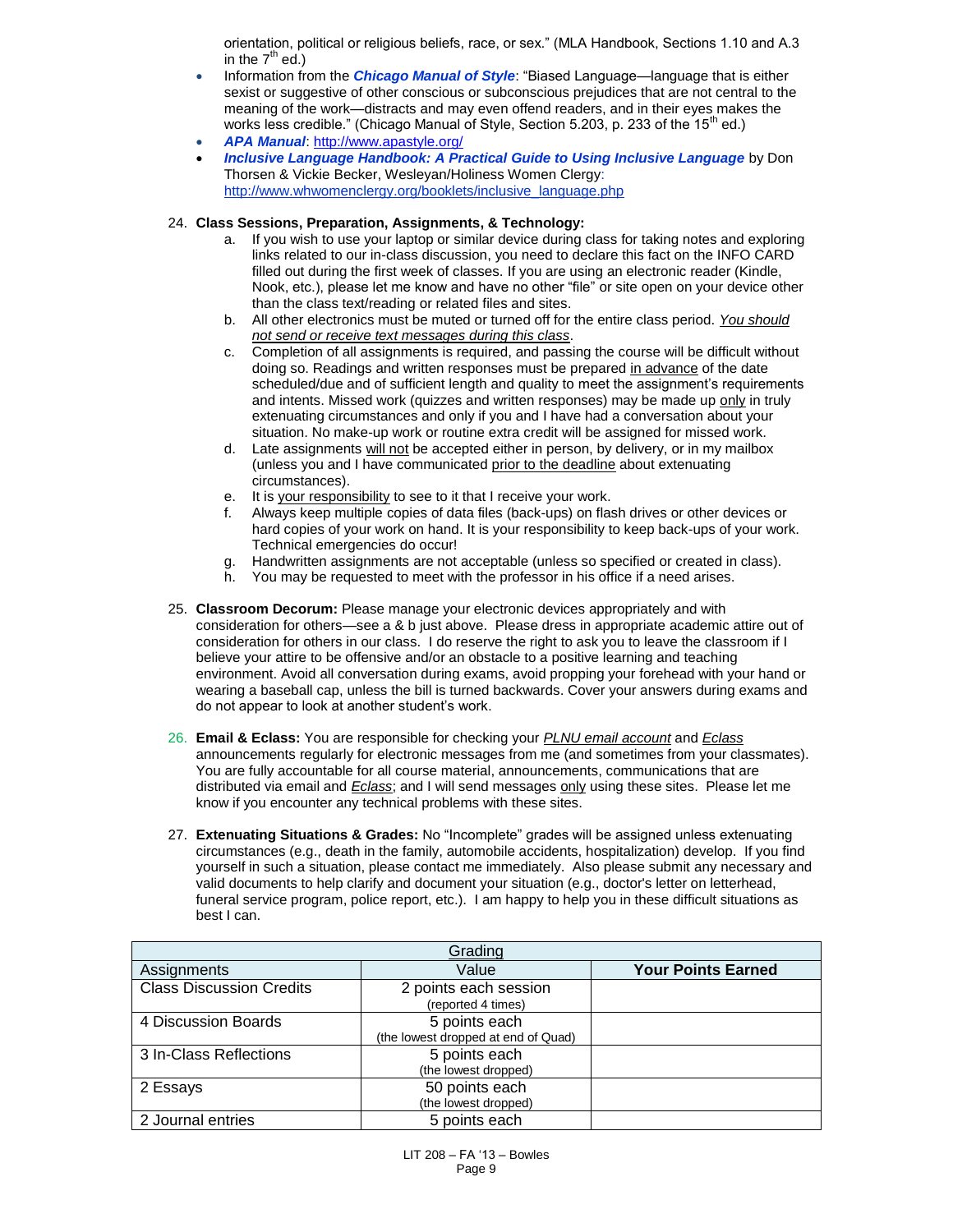| 8 Online Quizzes         | 20 points each<br>(the lowest dropped)                             |  |
|--------------------------|--------------------------------------------------------------------|--|
| Lead Team                | 50 points per student<br>(40 pt, prof's eval; 10 pt, self & peers) |  |
| <b>Preliminary Exam</b>  | 150 points                                                         |  |
| Comprehensive Final Exam | 200 points                                                         |  |
| Total                    |                                                                    |  |
| Estimate                 | 625 points                                                         |  |

# **Grade range equivalencies**:

| Α  | 93-100 Percent |
|----|----------------|
| А- | 90-92          |
| B+ | 89-88          |
| в  | 87-83          |
| в- | 82-80          |
| C+ | 79-78          |
| С  | 77-73          |
| C- | 72-70          |
| D+ | 69-68          |
| D  | 67-63          |
| D- | 62-60          |
| F  | Below 60       |

### **Tentative LIT 208 Schedule, Fall (Quad 1) 2013 Dr. Phil Bowles – PLNU**

| <b>Date</b>     | <b>Reading Preparation for this</b><br>date/Nature of Session                                                                                                                                                    | <b>Essay</b> | Lead<br><b>Team</b> | <b>Disc Brd</b> | <b>Analytical/Reflective</b><br>Writing        | On-line<br>Quiz or In-<br>class<br>Exam |
|-----------------|------------------------------------------------------------------------------------------------------------------------------------------------------------------------------------------------------------------|--------------|---------------------|-----------------|------------------------------------------------|-----------------------------------------|
| W               | <b>Introductions</b>                                                                                                                                                                                             |              |                     |                 |                                                |                                         |
| 9/4             | <b>Short Fiction</b><br>Art of the Short Story                                                                                                                                                                   |              |                     |                 |                                                |                                         |
| WK <sub>1</sub> | <b>Elements of Fiction</b><br>History of the SS<br>Precursors to the SS<br>"The Prodigal<br>Son," from The<br>Gospel of Luke<br>(Eclass in<br>Course<br>Documents)                                               |              |                     |                 |                                                |                                         |
| F               | Introductions all around                                                                                                                                                                                         |              |                     |                 | <b>In-Class Reflective</b><br><b>Writing 1</b> |                                         |
| 9/6             | Looking at a Short-Short<br>Story: "Yours," by Mary<br>Robison (Eclass) (2002,                                                                                                                                   |              |                     |                 |                                                |                                         |
| WK <sub>1</sub> | USA)                                                                                                                                                                                                             |              |                     |                 |                                                |                                         |
|                 | <b>Orientation to Course</b><br>Procedures & Assignments<br>The Role of Writing<br>Grading<br>The Textbook<br>Discussion Board, Writing<br>Assignments<br>Quizzes and Exams<br>Lead Team Assignments &<br>Rhythm |              |                     |                 |                                                |                                         |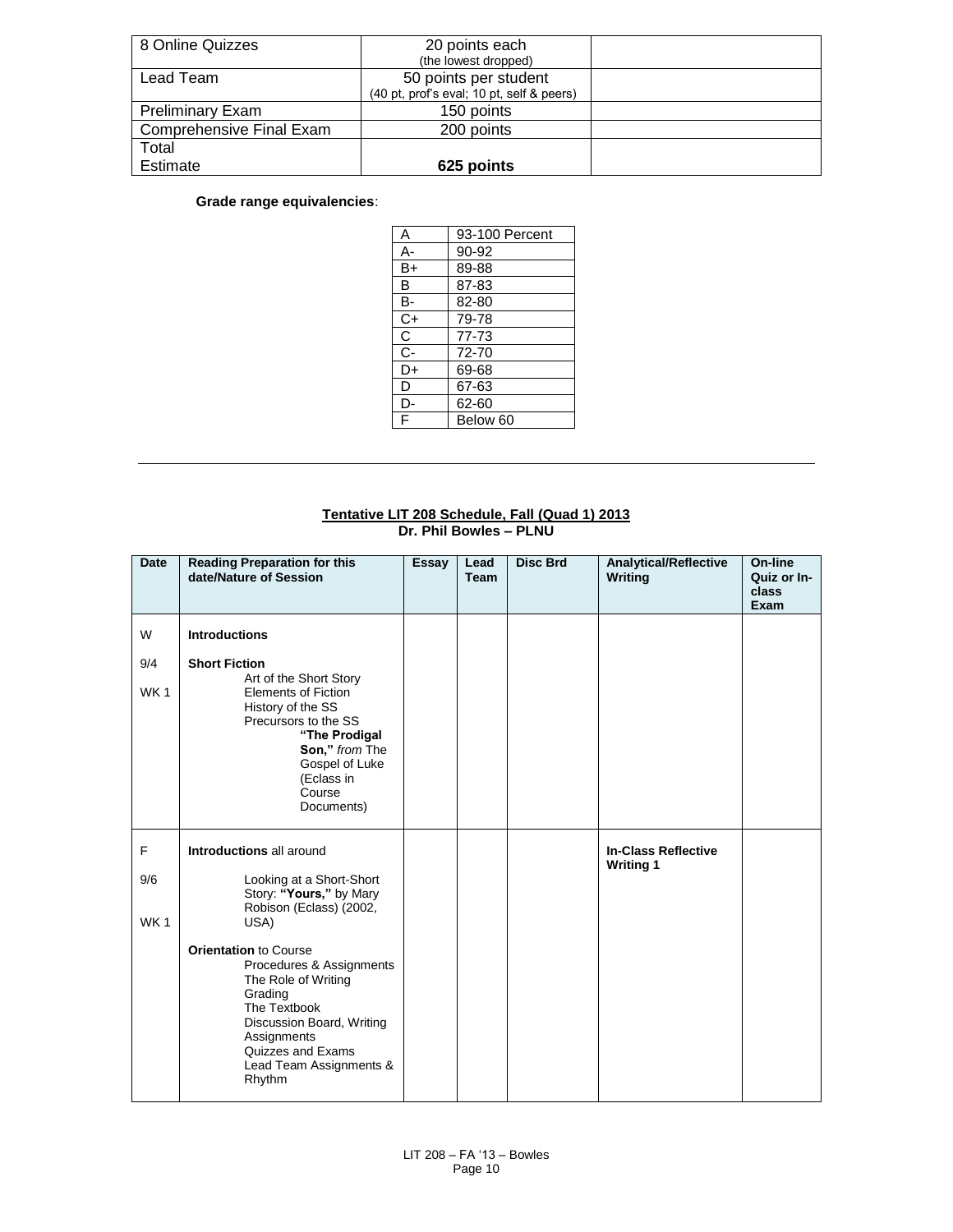| М<br>9/9<br>WK <sub>2</sub>  | Ch 1 (Story & Structure): Reading<br>the Story<br>Preface, S&S<br>Foreword to Students, S&S<br>Introduction: Reading the<br>Story, 3-9<br>Understanding and<br>Evaluating Fiction, 42-44<br>Ch 2: Plot & Structure<br>Introduction, 45-53<br>"Hunters in the Snow,"<br><b>Tobias Wolff</b><br>(1981, USA), 28-<br>41<br>Tues, Sept 10: Last day to add Quad<br>1 classes                                   |       |                 |                                                                                                                                                                   |                                                | Cum<br>Eclass Q1<br>Due 11:00<br>AM, M, 9/9<br>(available<br>Sat 11:59<br>PM) |
|------------------------------|------------------------------------------------------------------------------------------------------------------------------------------------------------------------------------------------------------------------------------------------------------------------------------------------------------------------------------------------------------------------------------------------------------|-------|-----------------|-------------------------------------------------------------------------------------------------------------------------------------------------------------------|------------------------------------------------|-------------------------------------------------------------------------------|
| Date                         | <b>Reading Preparation for this</b><br>date/Nature of Session                                                                                                                                                                                                                                                                                                                                              | Essay | Lead<br>Team    | <b>Disc Brd</b>                                                                                                                                                   | <b>Analytical/Reflective</b><br><b>Writing</b> | On-line<br>Quiz or In-<br>class<br>Exam                                       |
| W<br>9/11<br>WK <sub>2</sub> | Ch 2, continued<br>More on the Modern Short<br>Story<br>and on Poe's Philosophy of<br><b>Short Fiction</b><br>History of the Short Story,<br>Part I [13, Eclass Mats]<br>"The Cask of the<br>Amontillado," Edgar Allan<br>Poe, (1846, USA), 639-645                                                                                                                                                        |       | LT <sub>1</sub> |                                                                                                                                                                   |                                                | Cum<br>Eclass Q <sub>2</sub><br>Due 11:00<br>AM, W,<br>9/11                   |
| F<br>9/13<br>WK <sub>2</sub> | Ch 2, continued<br>"Interpreter of Maladies,"<br>Jhumpa Lahiri (1999,<br>England, East Indian), 83-<br>102<br><b>Ch 8: Evaluating Fiction</b><br>Introduction, 311-315<br>Also preview Part 3,<br><b>Writing About</b><br>Fiction<br>Due in Journal 1 of Eclass:<br>The critical<br>question you<br>intend to answer<br>in your first Mini-<br>Essay,<br>accompanied by<br>rationale,<br>preliminary notes |       | LT <sub>2</sub> | DB 1A: Due<br>11:00 PM<br>Thur 9/12<br>via<br>E-<br>class<br><b>DB 1B:</b><br>Read 5 peer<br>responses to<br>DB1A & post<br>comment on<br>1 by F, 9/13<br>11:00AM | Journal 1: Due 11:00<br>PM, F, 9/13            |                                                                               |
| м<br>9/16<br>WK <sub>3</sub> | <b>Ch 3: Characterization</b><br>Introduction, 103-108<br>"Everyday Use," Alice<br>Walker<br>(1973, USA, African-<br>American), 108-116                                                                                                                                                                                                                                                                    |       | LT <sub>3</sub> |                                                                                                                                                                   | <b>In-class Reflective</b><br><b>Writing 2</b> |                                                                               |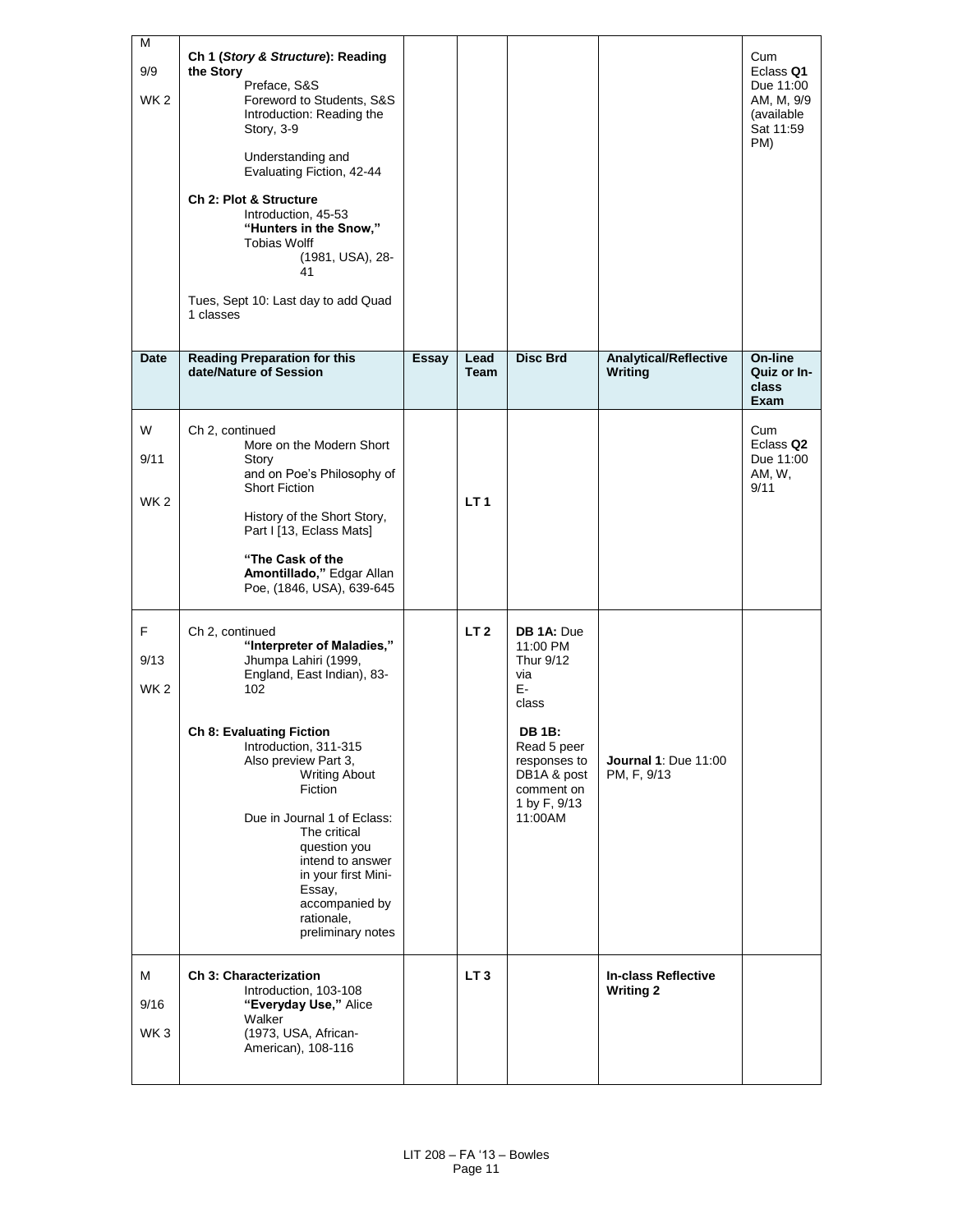| W<br>9/18<br>WK <sub>3</sub>  | Ch 3, continued<br>"Hands," Sherwood<br>Anderson, [E-class Mats]<br>(1919, USA)                                                                                                                                             |              | LT <sub>4</sub>     |                                                                                                                                                                   |                                                     | Cum<br>Eclass Q3<br>Due 11:00<br>AM, W,<br>9/18 |
|-------------------------------|-----------------------------------------------------------------------------------------------------------------------------------------------------------------------------------------------------------------------------|--------------|---------------------|-------------------------------------------------------------------------------------------------------------------------------------------------------------------|-----------------------------------------------------|-------------------------------------------------|
| F.<br>9/20<br>WK <sub>3</sub> | Ch 4: Theme<br>Introduction, 133-140<br>"The Story of an Hour,"<br>Kate Chopin<br>(1894, USA),<br>546-548                                                                                                                   |              | LT <sub>5</sub>     |                                                                                                                                                                   | Essay 1 via E-class<br>Due at 11:00PM, Fri,<br>2/14 |                                                 |
|                               | Announced: Design & Scope of<br>Prelim Exam                                                                                                                                                                                 |              |                     |                                                                                                                                                                   |                                                     |                                                 |
| Date                          | <b>Reading Preparation for this</b><br>date/Nature of Session                                                                                                                                                               | <b>Essay</b> | Lead<br><b>Team</b> | <b>Disc Brd</b>                                                                                                                                                   | <b>Analytical/Reflective</b><br>Writing             | On-line<br>Quiz or In-<br>class<br>Exam         |
| м<br>9/23<br>WK4              | Ch 4, continued<br>"The Man Who Was<br>Almost a Man," Richard<br>Wright (1938, USA,<br>African-American), 121-<br>132                                                                                                       |              | LT <sub>6</sub>     | DB 2A: Due<br>11:00 PM<br>Sun 9/22<br>via<br>E-<br>class<br><b>DB 2B:</b><br>Read 5 peer<br>responses to<br>DB2A & post<br>comment on<br>1 by M, 9/23,<br>11:00AM |                                                     |                                                 |
| W<br>9/25<br>WK4              | Ch 5, Point of View<br>Introduction, 179-185<br>"Paul's Case," Willa<br>Cather (1904, USA), 186-<br>203<br>In-class Anonymous Reflective<br>Writing on Experience in 208 thus far                                           |              | LT <sub>7</sub>     |                                                                                                                                                                   |                                                     | Cum<br>Eclass Q4<br>Due 11:00<br>AM W,<br>9/25  |
| F.<br>9/27<br>WK4             | Mid-Quad Examination -- a 50-<br>minute exam (Plan ahead<br>to attend on exam days.<br>Do not ask to reschedule<br>your exam. Arrive early,<br>pencil and pen in hand.)<br>Fri, Sept 27: Last Day to Drop Quad<br>1 Classes |              |                     |                                                                                                                                                                   |                                                     | Mid-Quad<br>Exam                                |
| M<br>9/30<br>WK <sub>5</sub>  | Ch 5, continued<br>"The Lottery," Shirley<br>Jackson (1948, USA), 203-<br>211                                                                                                                                               |              | LT <sub>8</sub>     |                                                                                                                                                                   |                                                     | Cum<br>Eclass Q5<br>Due 11:00<br>AM, M,<br>9/30 |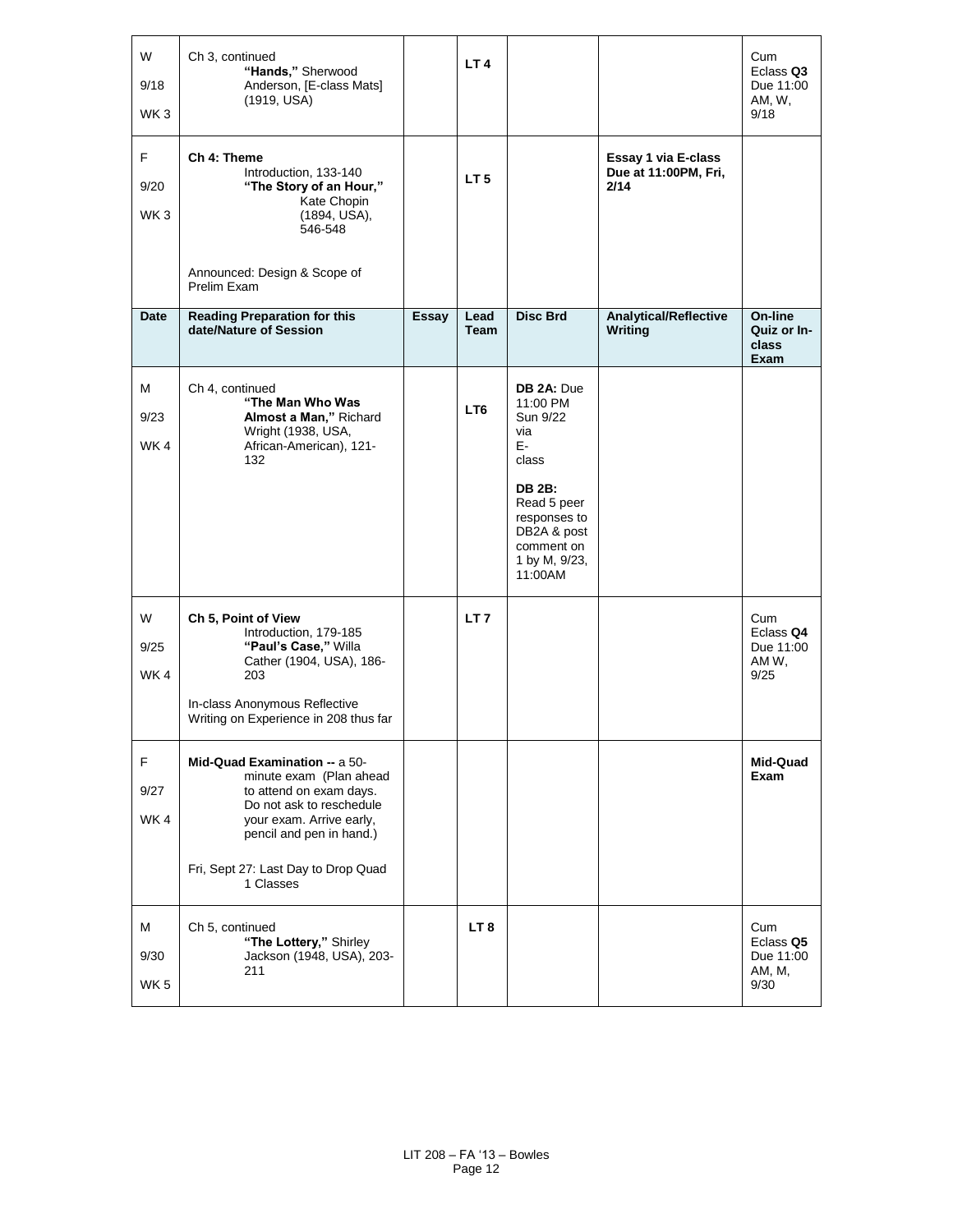| W<br>10/2<br>WK <sub>5</sub> | Ch 5, continued<br>"Hills Like White<br>Elephants,"<br>Ernest<br>Hemingway<br>(1927, USA),<br>220-226                                                                                                                                                                                                                                                     |              | LT <sub>9</sub> | DB 3A: Due<br>11:00 PM<br><b>Tues 10/1</b><br>via<br>E-<br>class<br><b>DB 3B:</b><br>Read 5 peer<br>responses to<br>DB3A & post<br>comment on<br>1 by W, 10/2,<br>11:00AM |                                                |                                             |
|------------------------------|-----------------------------------------------------------------------------------------------------------------------------------------------------------------------------------------------------------------------------------------------------------------------------------------------------------------------------------------------------------|--------------|-----------------|---------------------------------------------------------------------------------------------------------------------------------------------------------------------------|------------------------------------------------|---------------------------------------------|
| F.<br>10/4                   | <b>Featured Writer: Joyce Carol</b><br>Oates<br>(USA)                                                                                                                                                                                                                                                                                                     |              | <b>LT10</b>     |                                                                                                                                                                           |                                                | Cum<br>Eclass Q6<br>Due 11:00<br>AM F, 10/4 |
| WK <sub>5</sub>              | Introduction, 343-346<br>"Where Are You Going,<br><b>Where Have</b><br>You Been?"<br>$(1966), 438-453$<br>Film: Smooth Talk<br>From "Stories that Define"<br>Me: The Making<br>of a Writer,"<br>Oates, (1982)<br>474-475<br>"Where Are Your Going,<br>Where Have You<br>Been?" and<br>Smooth Talk:<br>Short Story into<br>Film," Oates,<br>(1988) 475-478 |              |                 |                                                                                                                                                                           |                                                |                                             |
| <b>Date</b>                  | <b>Reading Preparation for this</b><br>date/Nature of Session                                                                                                                                                                                                                                                                                             | <b>Essay</b> | Lead<br>Team    | <b>Disc Brd</b>                                                                                                                                                           | <b>Analytical/Reflective</b><br><b>Writing</b> | Quiz or<br>Exam                             |
| М<br>10/7<br>WK <sub>6</sub> | Featured Writer: Joyce Carol Oates,<br>continued<br>"Life After High School,"<br>Oates (1995),<br>453-467                                                                                                                                                                                                                                                 |              | <b>LT</b><br>11 |                                                                                                                                                                           | <b>In-Class Reflective</b><br><b>Writing 3</b> |                                             |
| W<br>10/9<br>WK6             | Ch 6, Symbol, Allegory, and<br>Fantasy<br>Introduction, 226-237<br>"The Rocking-Horse<br>Winner," D. H.<br>Lawrence (1933,<br>United<br>Kingdom), 237-<br>251                                                                                                                                                                                             |              | <b>LT 12</b>    | DB 4A: Due<br>11:00 PM<br><b>Tues 10/8</b><br>via<br>E-<br>class<br><b>DB 4B:</b><br>Read 5 peer<br>responses to<br>DB4A & post<br>comment on<br>1 by W, 10/9,<br>11:00AM |                                                |                                             |